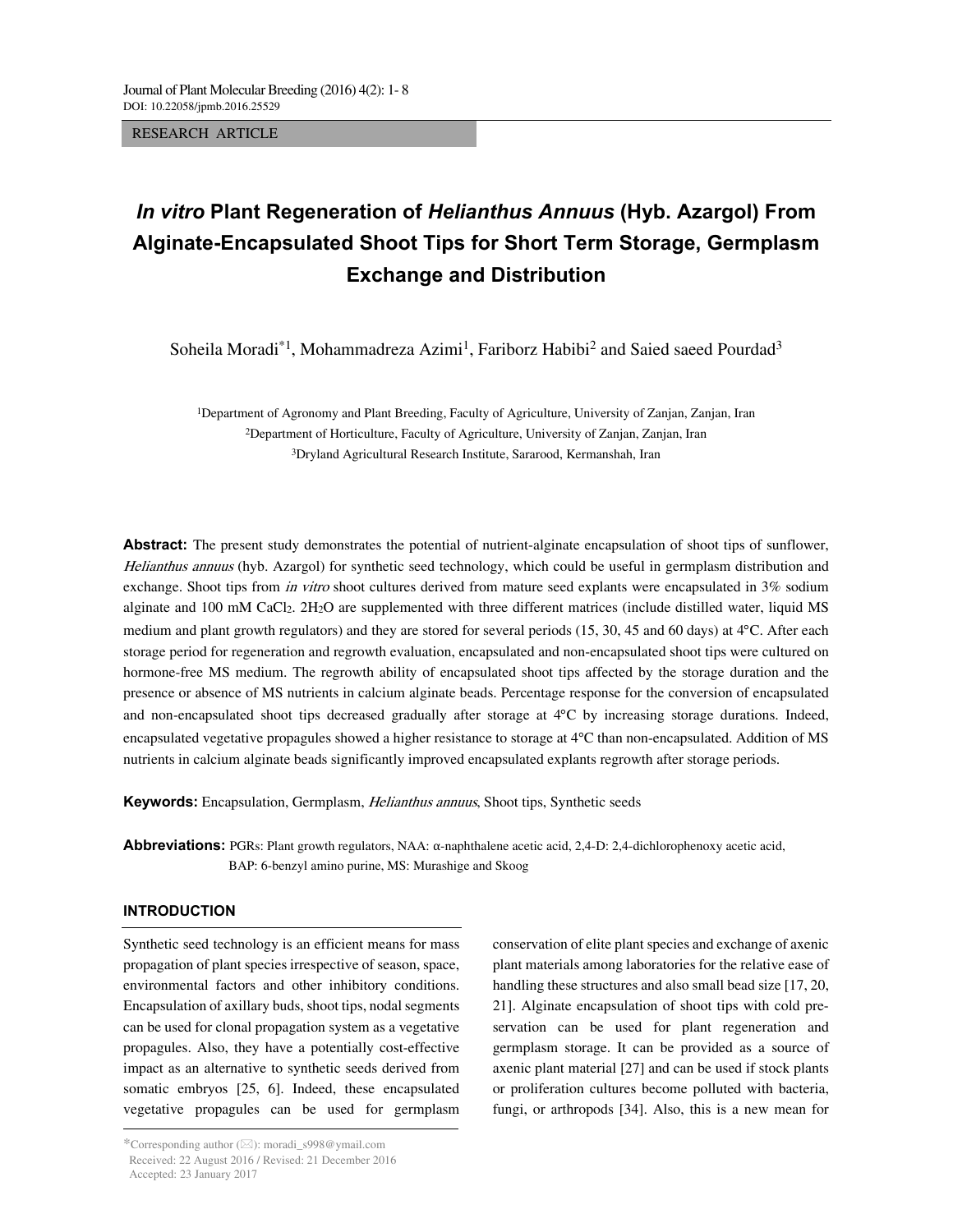plant production programs and can be applied for germplasm conservation, and storage. Further, it reduces the transplanting and sub-culturing during off-season periods. During cold storage, encapsulated nodal segments didn't require transfer to fresh medium, thus reduces the cost of maintaining germplasm cultures [34]. synthetic seed production and plantlet regeneration successfully have been reported for cereals, vegetables, fruits, ornamentals, medicinal plants and forest trees [23, 5, 1, 15, 22, 28]. Shoot tip explant is non-embryogenic propagules, and it is more responsive than other explants because of greater mitotic activity in the meristem [3]. Despite these advantages, the encapsulation of nonembryogenic *in vitro*-derived micropropagules for germplasm storage and exchange has been explored in only few plant species [26, 32, 30, 31]. It is essential for preparation of an artificial endosperm to provide carbon sources and plant growth regulators for plantlet development from encapsulated micropropagules [18].

 The sunflower is one of the most important oil-producing crops being on the second place in Europe after rapeseed and after palm tree, soybean and rapeseed on the fourth place in the world [13, 9]. Also, it is an important plant for biotechnological research such as interspecific fusion of the protoplasts and gene transfer techniques which represents new ways for transferring valuable agronomic traits in sunflower genomes. The improving of the *in vitro* regeneration capacity of the sunflower is a first step for implementing such methods [19, 10].

Sunflower had poor *in vitro* regeneration among economically important plants [11]. Regeneration frequency depends on genotype and most genotypes are reported to be recalcitrant [8]. In this context, synthetic seed technology nowadays could be a valuable aid to large scale clonal propagation of plant species [28, 14, 30, 29]. The aim of the present study is to verify the possibility to store the encapsulated shoot tips for a period sufficient for germplasm exchanges and distribution. Also, effects of various compositions of sodium alginate matrix have been examined on regrowth of encapsulated shoot tips of sunflower hyb. Azargol.

# **MATERIALS AND METHODS**

#### **Plant materials and explants preparation**

The seeds were obtained from Seed and Plant Improvement Institute of Iran (Karaj, Iran). They were sterilized by Benomyl 0.3% (w/v) for 10 minutes, 70% ethanol for 1 minute and 50% sodium hypochlorite (v/v) for 20 minutes and washed thoroughly with sterilized distilled water. For raising seedlings under in vitro conditions, seeds were aseptically cultured on MS [16] medium. Shoot tips from in vitro grown seven-days-old seedlings were excised and used as explants for proliferation of shoots. These were cultured on MS medium supplemented with 0.5 mg/l BA for shoot regeneration. The pH of the medium was adjusted to 5.8 using 0.1 N NaOH and 0.1 N HCl prior to adding 0.8% agar–agar. The medium was autoclaved at 121˚C at 1.2 kg cm-2 for 15 min. All cultures were incubated at 25˚C under a 16 h/8 h light/dark cycle, with the light intensity of 50 μmolm-2s-1 provided by cool white fluorescent tubes.

#### **Encapsulation procedure**

Shoot tips excised from *in vitro* proliferated shoots were used for encapsulation. For encapsulation of shoot tips, sodium alginate (Sigma ChemicalsTM, USA) at the concentration of 3% (w/v) was prepared in different matrixes including distilled water, liquid MS medium and, liquid MS medium containing  $2 \text{ mg } l^{-1}$  BAP and  $2$ mg l<sup>-1</sup> IAA, and 100 mM of calcium chloride (Merck<sup>TM</sup>, Germany), that was prepared in double distilled water. Encapsulation was accomplished by mixing the shoot tips into the sodium alginate solutions and dropping into the calcium chloride solutions individually. The droplets, each containing one shoot tip, were then maintained in this medium for 20 minutes with slow agitation to achieve polymerization of the sodium alginate. To remove the traces of calcium chloride, the encapsulated shoot tips were washed with sterilized distilled water.

# **Cold storage of encapsulated shoot tips**

For cold preservation, encapsulated shoot tips of each alginate matrix and non-encapsulated shoot tips were placed in a number of empty sterilized petri dishes. Petri dishes were afterwards sealed with Parafilm and stored in dark at 4°C for 0, 15, 30, 45 and 60 days. At the end of each storage period, stored encapsulated shoot tips were immediately transferred to fresh sowing medium (0.8% agar solidified full-strength MS medium) and placed under standard conditions.

#### **Experimental design and data analysis**

The percentage of conversion of stored and non-stored encapsulated shoot tips into plantlets was recorded after four weeks of culture. The conversion of encapsulated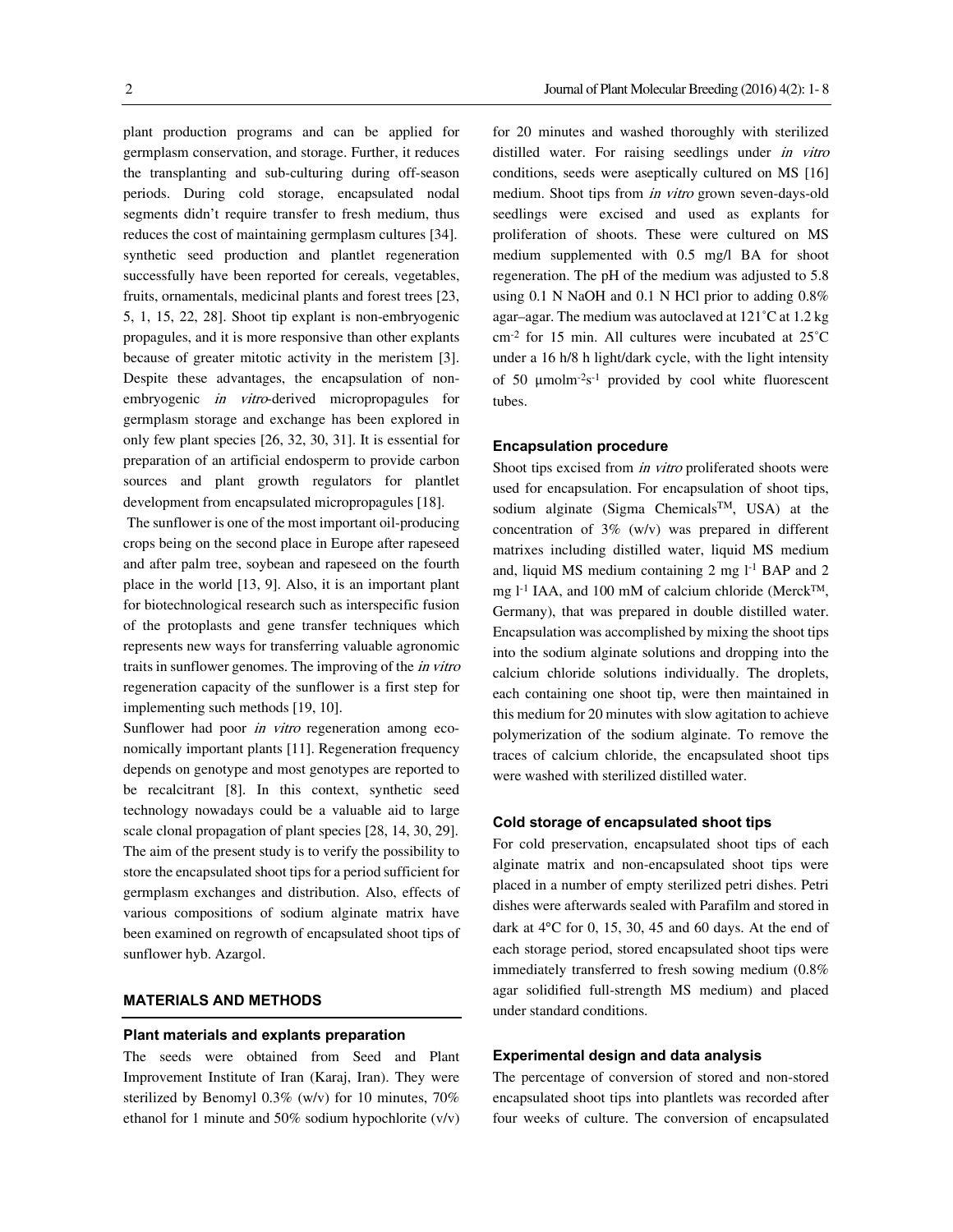shoot tips was determined on the basis of differentiation of shoots and roots with apparent leaves. Five replicates were used for treatments. The mean standard error and analysis of variance were calculated using the MSTAT-C software. The mean separations were carried out using Duncan's multiple range tests (Duncan, 1955) and the significance was determined at  $(\alpha=0.05)$ . Data expressed as percentage and were transformed using arc sine prior to ANOVA and converted back to the original scale.

# **RESULTS**

The results of this study revealed that the regrowth ability of shoot tips was significantly influenced by storage duration and alginate matrix composition. Statistical analysis showed that there was a significant difference  $(\alpha=0.01)$  between storage duration and alginate matrix composition for regeneration (Table 1). The percentage of conversion of encapsulated and non-encapsulated shoot tips to plantlets, decreased gradually after storage at 4◦ C when the duration of storage increased. In the present study, encapsulated shoot tips showed significantly (P=0.05) higher resistance to storage at  $4 °C$  than nonencapsulated shoot tips (Figure 1 and 2).

The orthogonal group comparison between treatments showed a very significant difference—between encapsulated and non-encapsulated shoot tips that were kept in the different cold storage durations as well as presence or absence of MS nutrients in alginate matrix. Also, the use of growth regulators in alginate matrix affected on percentage of root and other traits (Table 2). A significant improvement in plantlet conversion was observed when MS nutrients and plant growth regulators were added in alginate gel matrix (Figure 3). These findings suggest that the MS nutrients are essential ingredients of sodium alginate matrix for plantlet significant superiority over the double distilled water with respect to shoot growth.

#### **DISCUSSION**

After 60 days of cold storage of encapsulated, shoot tips significantly reduced in plantlet recovery (P=0.05).

The highest percentage of shoot tips germination was obtained non-stored shoot tips (100%) whereas the lowest (30%) was observed after 60 days of cold storage. It is assumed that any rate of decline in the regrowth frequency observed among encapsulated propagules stored



**Figure 1.** Plantlet regeneration from encapsulated shoot tips of sunflower. **A**, Shoot tips excised from *in vitro* proliferated shoots. **B**, Shoot tips encapsulated in calcium alginate beads. **C**, Shoot emergence from encapsulated shoot tips. **D**, Conversion of encapsulated shoot tips into plantlet on full-strength MS medium.



Figure 2. Conversion percent of encapsulated and nonencapsulated shoot tips of sunflower decreased gradually after storage at 4°C when the duration of storage increased.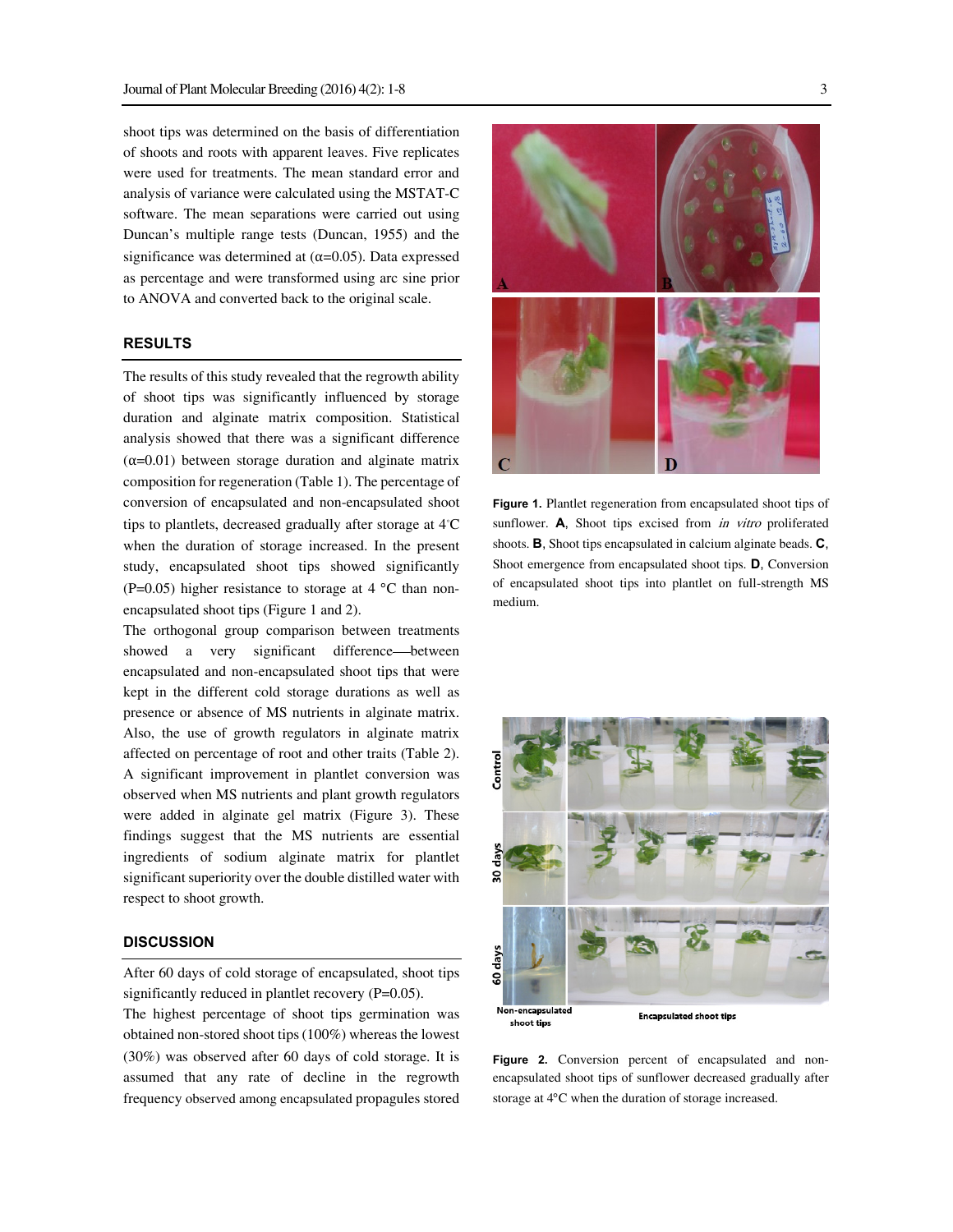|                 |    | <b>Mean Square</b>         |                         |                    |                    |                       |  |  |
|-----------------|----|----------------------------|-------------------------|--------------------|--------------------|-----------------------|--|--|
| <b>Source</b>   | DF | <b>Germination Percent</b> | <b>Rooting Percent</b>  | <b>Stem Length</b> | <b>Root Length</b> | <b>Number of Leaf</b> |  |  |
| <b>Factor A</b> | 4  | 7896.87500**               | 11084.37500**           | 3672.07299         | 2862.62595**       | 245.4756250**         |  |  |
| <b>Factor B</b> | 3  | 1739.58333**               | 3422.91667**            | 2239.73560**       | 3613.83416**       | 260.5406250**         |  |  |
| AB              | 12 | 359.37500**                | 334.37500 <sup>ns</sup> | 200.67088**        | 59.19350**         | 8.9906250**           |  |  |
| Error           | 80 | 128.12500                  | 209.37500               | 1.77195            | 4.66705            | 1.683125              |  |  |
| C.V             |    | 14.65273                   | 21.35763                | 3.000224           | 6.702956           | 10.17731              |  |  |

**Table 1.** The results of the analysis of variance according to the analyzed effect of different storage durations and alginate matrix composition on germination percent, rooting percent, stem length, root length and number of leaf of encapsulated and nonencapsulated shoot tips of sunflower (F value).

Factor A: Storage duration B: Alginate matrix composition ; \*\* Significant at = 0.01; \* Significant at = 0.05; ns: Non significant.

Table 2. ANOVAs for germination percent, rooting percent, stem length, root length and number of leaf based on orthogonal group comparison in alginate matrix composition

|                    |    | Mean Square                |                         |                    |               |                       |  |  |
|--------------------|----|----------------------------|-------------------------|--------------------|---------------|-----------------------|--|--|
| <b>Comparisons</b> | DF | <b>Germination Percent</b> | <b>Rooting Percent</b>  | <b>Stem Length</b> | Root Length   | <b>Number of Leaf</b> |  |  |
|                    |    | **<br>$0.00024300^{\circ}$ | 3502.083333             | 1844.822412        | 3458.486533** | 414.7752083**         |  |  |
| 2                  |    | $0.00060000$ <sup>**</sup> | 1666.666667**           | 4549.718214**      | 6345.432481** | 322.6666667**         |  |  |
| 3                  |    | $0.00039200$ **            | 50.000000 <sup>ns</sup> | 324.666162**       | 1037.583458** | 44.1800000**          |  |  |

\*\* Significant at  $= 0.01$ ; \*Significant at  $= 0.05$ ; ns: Non significant.

1: Control (non-encapsulated shoot tips) vs. encapsulated shoot tips.

2: Presence of MS nutrients vs. absence of MS nutrients in alginate matrix.

3: Presence of plant growth regulators vs. absence of plant growth regulators in alginate matrix.

at low temperatures may have resulted because of inhibited respiration of plant tissues perhaps due to alginate cover [24, 17]. Also, Redenbaugh et al. [23] stated that the decline in plant recovery from stored encapsulated vegetative propagules may be due to both oxygen deficiency in the calcium alginate bead and its rapid drying. Bazinet et al. [4] found in Daucus carota that plant regeneration rate after storage was reduced by loss of viability caused by mechanical constraints or diffusional limitation. However, Danso and Ford-Lloyd [7] reported that decline in morphogenesis could be attributable to an inhibited respiration of the tissues by the alginate matrix or a loss of moisture due to partial desiccation which was observed during storage. It is not known whether the explanted tissue or the alginate matrix caused this moisture loss. Positive effect of encapsulation for cold storage plants has been reported by other researchers [6, 27, 31, 12, 2, 35]. Gelling matrix supplemented with nutrient ingredients served as 'artificial endosperm' which provides nutrients to the encapsulated propagules for plant regrowth [28].

To realize the idea of providing an 'artificial endosperm,' the nutritive ingredients (nutrient medium salts, sugars, growth regulators) of the alginate beads are of key importance for both the storage and conversion efficiencies of the propagules encapsulated [33]. Tsvetkov et al. [33] also found that the addition of adjuvant components in the gelling matrix improved the plant growth of hybrid aspen. Also, Singh et al. [28] found that retrieval of plantlets from stored encapsulated shoot tips of Phyllanthus amarus was feasible only when gelling matrix was prepared in MS nutrients. Alginate encapsulation is a technique that can be used for germplasm storage or for reducing the need for transferring and subculturing out of season. Cold storage has the potential to reduce the cost of maintaining germplasm cultures because of the reduced need for manual labor due to less frequent sub-culturing [34]. An important feature of the encapsulated vegetative propagules is their capability to retain viability after storage for a sufficient period required for exchange of germplasm between laboratories and extension centers [22].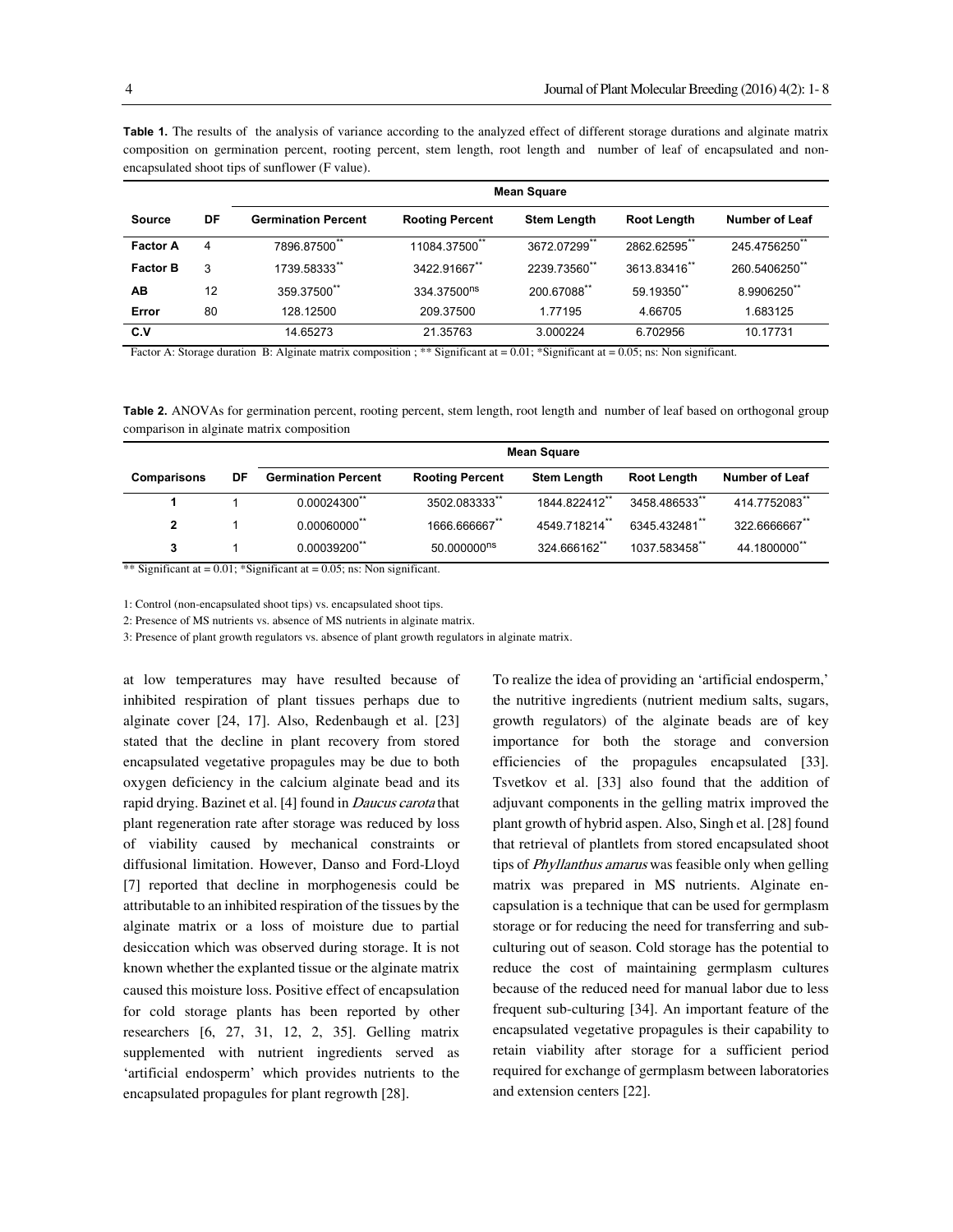



**Figure 3.** The effect of different storage durations and alginate matrix composition on germination percent , rooting percent, stem length, root length and number of leaf from encapsulated and nonencapsulated shoot tips of sunflower.

0 15 30 45 60

**Storage duration (day**)

Successful plant retrieval from encapsulated shoot tips following low temperature indicates that the method described in this paper could be potentially used to preserve desirable elite genotype of H. annuus over a short period. This could also facilitate transport of encapsulated shoot tips to laboratories and extension centers of distant places. For large-scale application of process, however, further experiments are needed to

achieve a higher percentage of conversion after the storage of encapsulated shoot tips of H. annuus.

#### **REFERENCES**

0

[1] Ara, H., Jaiswal, U. and Jaiswal, V. S. 2000. Synthetic seeds: prospect and limitations. Curr. Sci., 78: 1438-1444.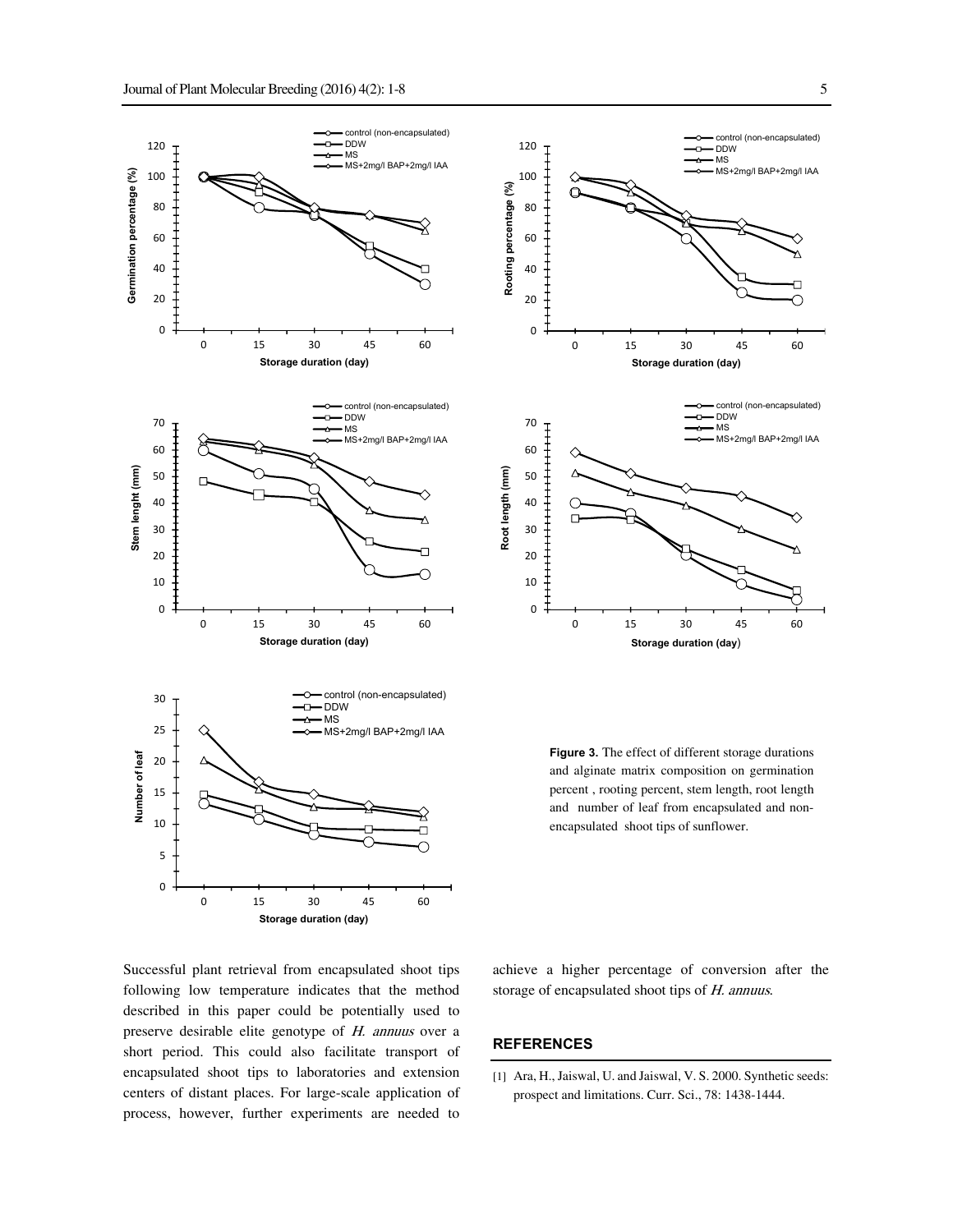- [2] Badr-Elden, M. A. 2013. An Effective Protocol for in vitro Storage and ex vitro Regrowth of Strawberry Capsules. Atlas J of Chem Biochem., 1: 30-38.
- [3] Ballester, A., Janeiro, L.V. and Vieitez, A.M., 1997. Storage of shoot cultures and alginate encapsulation of shoot tips of Camellia japonica and C. reticulata Lindley. Sci. Hortic., 71: 67-78.
- [4] Bazinet, C., Kersulec, A., Dufrene, V., Timbert, R., Hervagault, J. F. and Barbotin, J. N. 1992. Physiological somatic embryos (Daucus carota L.) behavior depending on the storage conditions. Biotech, 92:139-146.
- [5] Castillo, B., Smith, M. A. L. and Yadava, U. L. 1998. Pant regeneration from encapsulated somatic embryos of Carica papaya L. Plant Cell Rep., 17: 172-176.
- [6] Chand, S. and Singh, A. K. 2004. Plant regeneration from encapsulated nodal segments of Dalbergia sissoo Roxb. A timber-yielding leguminous tree. J Plant Physiol., 161: 237- 243.
- [7] Danso, K. E. and Ford-Lloyd, B. V. 2003. Encapsulation of nodal cuttings and shoot tips for storage and exchange of cassava germplasm. Plant Cell Rep., 21: 718-725.
- [8] Deglene, L., Lesignes, P., Alibert, G. and Sarrafi, A. 1997. Genetic control of organogenesis in cotyledons of sunflower (Helianthus annuus L.). Plant Cell Tiss. Org. Cult., 48: 127- 130.
- [9] Fernandez-Martinez, J. M., Perez-Vich, B., Velaso, L. and Dominguez, J. 2007. Breeding for specialty oil types in sunflower. Helia., 30: 75-84.
- [10]Fiore, M. C., Tabacc, T. and Sunseri, F. 1997. High frequency of plant regeneration in sunflower from cotyledons via somatic embryogenesis. Plant Cell Rep., 16: 295-298.
- [11]Freyssinet, M. and G. Freyssinet, 1988. Fertile plant regeneration from sunflower (Helianthus annuus L) immature embryos. Plant. Sci., 56: 177-181.
- [12]Hegazi, G. A. E. 2011. Viability of encapsulated shoot tips of (Capparis orientalis Duh). Nature and Science., 9: 223- 228.
- [13]Honda, Y., Mukasa, Y. and Suzuk, T. 2005. Traits of NuSunTM varieties of sunflower in Hokkaido. Japan. Plant Prod. Sci., 8: 461-464.
- [14]Lata, H., Ehandra, S., Khan, I. A. and Elsohly, M. A. 2009. Propagation through alginate encapsulation of axillary buds of (Cannabis sativa L.) an important medicinal Plant. Physiol Mol Biol Plants., 15: 79-86.
- [15]Mandal, A. K., A. Chatterji, A. K. and Dutte Gupta, S. 1995. Direct somatic embryogenesis and plantlet regeneration from cotyledonary leaves of safflower. Plant Cell Tiss. Organ. Cult, 43: 287-289.
- [16]Murashige, T. and Skoog F. 1962. A revised medium for rapid growth and bioassays with tobacco cultures. Physiol. Plant., 15: 473-497.
- [17]Naik, S. K. and Chand, P. K. 2006. Nutrient-alginate encapsulation of *in vitro* nodal segments of pomegranate (Punica granatum L.) for germplasm distribution and exchange. Sci. Hort., 108:247-252.
- [18]Nieves, N., Lorenzo, J. C., Blanco, M-delos-A., Gonzalez, J., Peralta, H., Hernandez, M., Santos, R., Caoncepcion, O., Borroto, C. G., Borroto, E., Tapia, R., Martinez, M. E., Foundora, Z. and Gonzalez, A., 1998, Artificial endosperm of Cleopatra targenine zygotic embryos : A model for somatic embryo encapsulation. Plant Cell Tiss. Org. Cult., 54: 77-83.
- [19]Pugliesi, C., Cecconi, F., Mandolfo, A. and Baroncelli, S. 1990. Plant regeneration and genetic variability from tissue culture of sunflower (*Helianthus annuus* L.). Plant Breeding, 106: 114-121.
- [20]Rai, M. K., Asthana, P., Singh, S.K., Jaiswal, V.S. and Jaiswal, U. 2009. The encapsulation technology in fruit plants—a review. Biotech. Adv., 27: 671–679.
- [21]Rai, M. K., Jaiswal, V. S. and Jaiswal, U. 2008a. Encapsulation of shoot tips of guava (Psidium guajava L.) for short-term storage and germplasm exchange. Sci. Hortic., 118: 33–38.
- [22]Rai, M.K., Jaiswal, V.S. and Jaiswal, U. 2008b. Alginateencapsulation of nodal segments of guava (Psidium guajava L.) for germplasm exchange and distribution. J. Hortic. Sci. Biotech., 83: 569-573.
- [23]Redenbaugh, K., Fujii, J. A., Slade, D., Viss, P. and Kossler, M. 1991. Artificial seeds encapsulated embryos. In Bajaj YPS (ed) High technology and micro propagation. Biot. Agri. Fores. Springer, Berlin Heidelberg New York. 17: 395-416.
- [24]Redenbaugh, K., Slade, D., Viss, P. and Fuji, J. 1987. Encapsulation of somatic embryos in synthetic seed coats. Hort. Sci., 22: 803-809.
- [25]Sarkar, D. and Naik, P.S. 1997. Nutrient-encapsulation of potato nodal segments for germplasm exchange and distribution. Biol. Plant., 40: 285-290.
- [26]Sharma TR, Singh BM, Chauhan RS. 1994. Production of disease free encapsulated buds of Zingiber officinale Rosc. Plant Cell Rep., 13: 300-302.
- [27]Singh, A. K. Varshney, R. Sharma, M. Agarwal, S. S. and Bansal, K. C. 2006b. Regeneration of plants from alginateencapsulated shoot tips of (Withaniasom nifera L.). Dunal, a medicinallyimportant plant species. J Plant Physiol., 163: 220-223.
- [28]Singh, A. K., Sharma, M., Varshney, R., Agarwal, S. S. and Bansal, K. C. 2006a. Plant regeneration from alginate-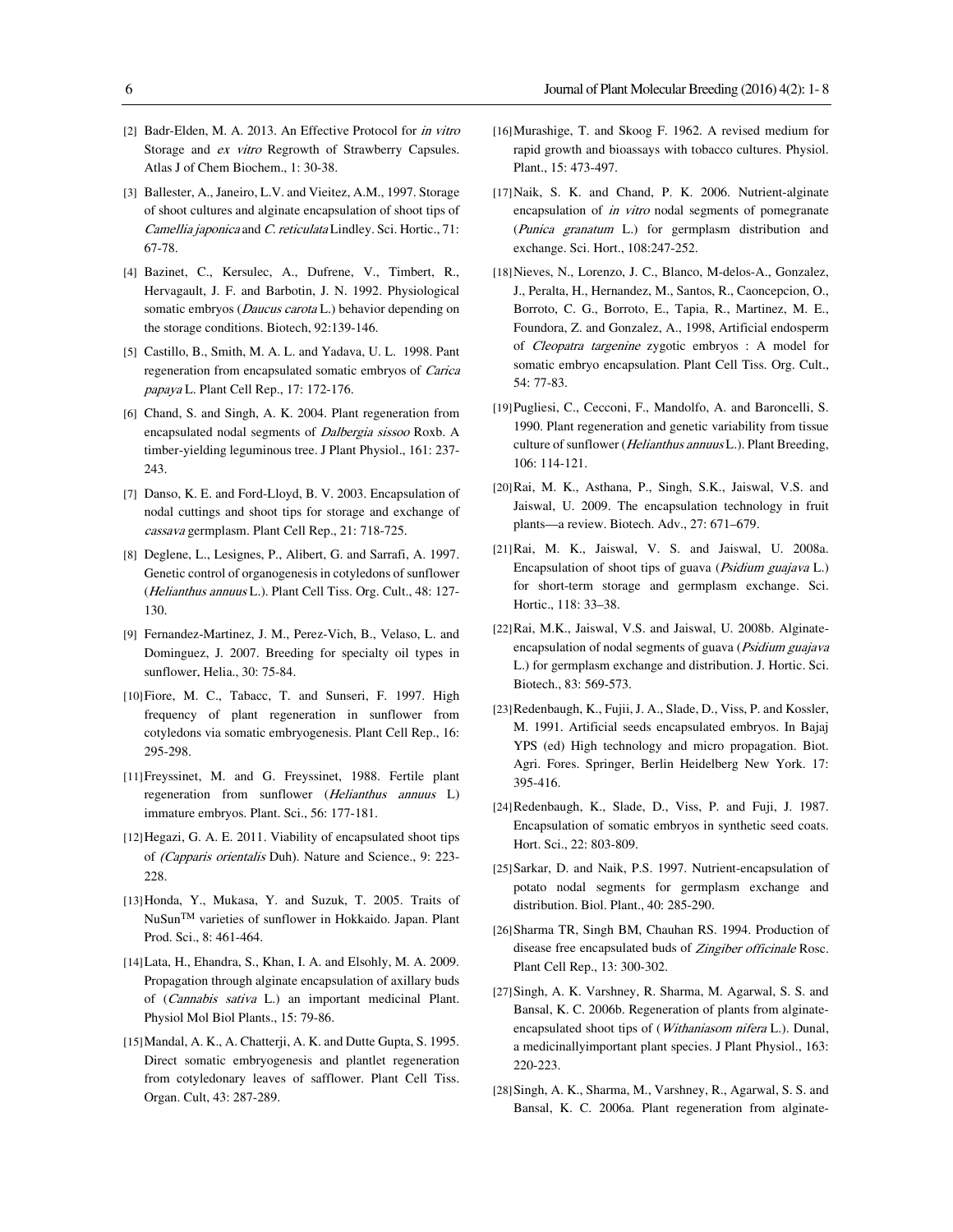encapsulated shoot tips of Phyllanthus amarus Schum and Thonn, amedicinally important plant species. In Vitro Cell Devop., l42: 109-115.

- [29]Singh, S. K., Rai, M. K., Asthana, P. and L. Sahoo. 2009b. Alginate- encapsulation of nodal segments for propagation, short term conservation and germplasm exchange and distribution of (Eclipta alba L.). Acta Physiol. Plant., 32: 607-610.
- [30]Singh, S. K., Rai, M. K., Asthana, P., Pandey, S., Jaiswal, V. S. and Jaiswal, U. 2009a. Plant regeneration from alginate encapsulated shoot tips of (Spilanthes acmella L.). Murr. A medicinally important and herbal pesticidal plant species. Acta Physiol. Plant. 31: 649-653 .
- [31]Singh, S., Manoj K., Rai, P., Sarita Pandey, V. S. and. Jaiswal, U. 2010. Plant regeneration from alginateencapsulated shoot tips of (Spilanthes acmella L.). Murr., a medicinally important and herbal pesticidal plant species. Acta Physiol. Plant., 31: 649-653.
- [32]Soneji, J. R., Rao, P. S. and Mhatre, M. 2002. Germination of synthetic seeds of pineapple (Ananas comosus L. Merr.). Plant Cell Rep. 20: 891–894.
- [33]Tsvetkov, I., Jouve, L. and Hausman, J. E. 2006. Effect of alginate matrix composition on regrowth of in vitro-derived encapsulated apical microcuttings of hybrid aspen. Biol. Plant., 50: 722-724.
- [34] West, T. P., Ravindra, M. B. and Preece, J. E. 2006. Encapsulation, cold storage, and growth of (Hibiscus moscheutos.) nodal segments. Plant Cell Tiss Org., 87: 223- 231.
- [35]Zeynali, M., Maleki zanjani, B., Saba, J., Niaazkhani, M., Ghaderian, M., Eivazi, A. and Mousavi-Anzabi, S. H. 2013. In vitro plant regeneration from alginate-encapsulated somatic embryos of rapeseed (Brassica napus cv. Tallayeh). INT. J. Trad. Herb. Medic, 1: 13-18.